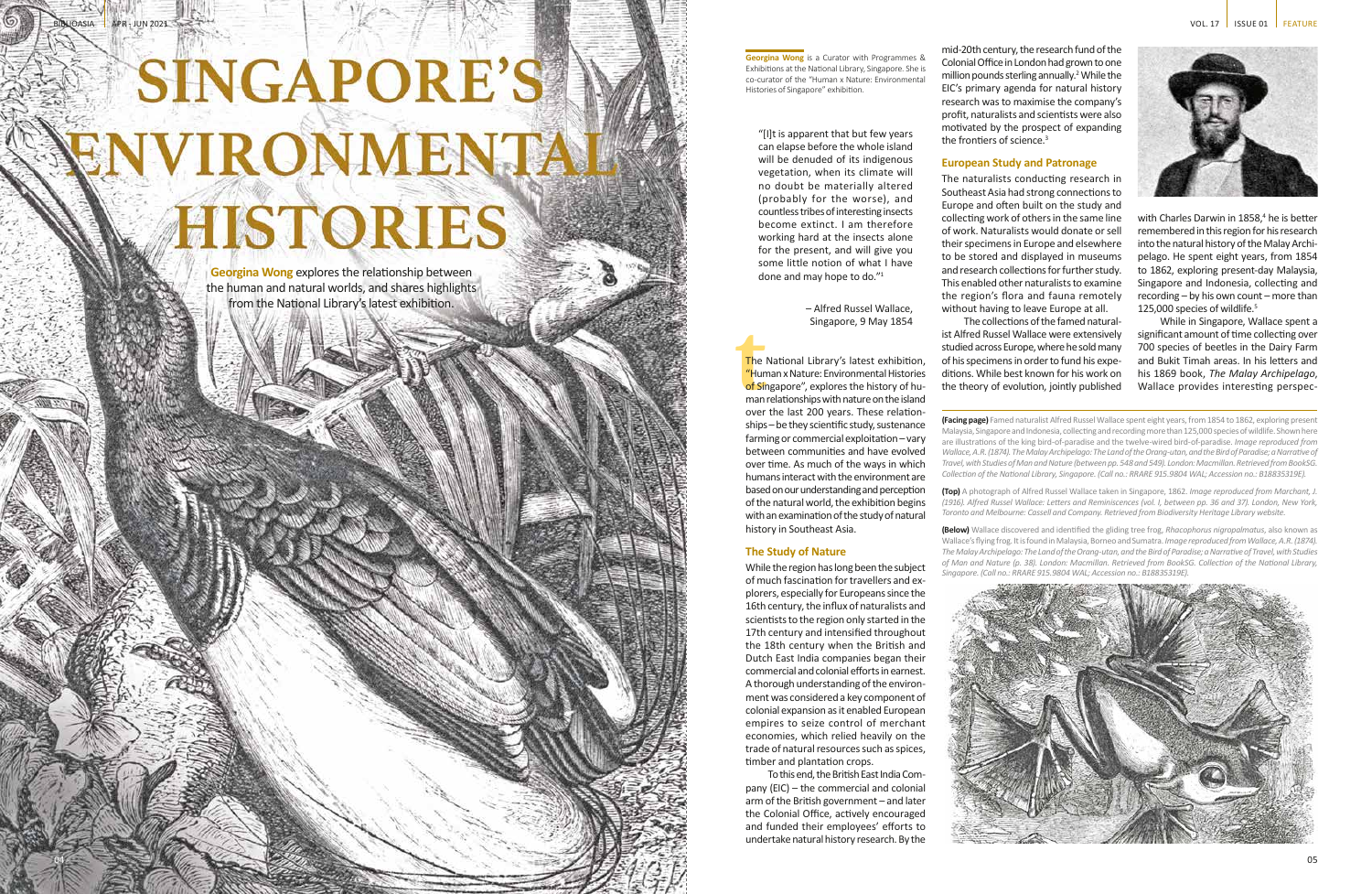tives on Singapore's natural landscape in the mid-19th century, lamenting that the virgin forest in the suburbs had been entirely cleared for nutmeg and areca palm plantations, resulting in a dearth of insect life. Naturalists at the time were studying native biodiversity in a region that was experiencing rapid deforestation to make way for plantation agriculture. Their research and records have since become invaluable documentation of species that are now locally or globally extinct.

Part of Wallace's collection of beetles was eventually sold to the French entomologist and natural history dealer Henri Deyrolle. His father, Jean-Baptiste Deyrolle, established a business dealing in taxidermy and specimens in Paris in 1831. Today, Maison Deyrolle serves as a museum of natural history and a cabinet of curiosities open to the public.<sup>6</sup>

Henri Deyrolle had procured a collection of buprestidae – jewel beetles highly prized by collectors for their glossy, iridescent colours – obtained by Wallace in Malaya. The former subsequently published an essay providing detailed descriptions of these beetles in the *Annales de la Société Entomologique de Belgique* in 1864.7 Being the first published author to describe several of the species, Deyrolle had the privilege of naming them. He named the beetle *Calodema wallacei* in Wallace's honour.<sup>8</sup>

By the turn of the 19th century, the EIC had amassed an extensive collection of all manner of all manner of cultural artefacts, books, valuables and natural history specimens from across the globe. These items were collected not only for their value or for profit, but also for the acquisition of control and power over colonised nations. Francis Rawdon-Hastings, First Marquess of Hastings and the Governor-General of Bengal, was an avid supporter of the company's ambitions to acquire knowledge. In 1799, he wrote that the company had "joined a desire to add the acquisition of knowledge… to the power, the riches, and the glory which its acts have already so largely contributed to the British Empire and Name".<sup>9</sup>

## **Naturalists of the British East India Company**

Stamford Raffles was a significant contributor to the knowledge gathering effort. A self-styled naturalist, most of his contributions to the study of natural history were the result of hiring and commissioning naturalists and artists to collect and draw specimens. One would be hard-pressed to

Raffles also employed two young French naturalists – Alfred Duvaucel and Pierre Médard Diard – who were on board the *Indiana* when Raffles and William Farquhar made landfall in Singapore in January 1819. Diard and Duvaucel accompanied Raffles around the region and subsequently amassed a large collection of specimens. Together, they captured, dissected and ate a dugong (*Dugong dugon*) while on a natural history expedition in Sumatra in 1819.<sup>13</sup> Specimens were sent to London, where British surgeon Everard Home illustrated and described the animal's skeleton and organs in a paper read before the Royal Asiatic Society in London in 1820. The stuffed animals, skins and skeletons collected by the two Frenchmen, including the drawings they had commissioned, are currently housed in the Muséum National d'Histoire Naturelle in Paris.14

**Indigenous Knowledge**

European naturalists and authors were connected by an exclusive scientific fra-

**(Below)** French entomologist and natural history dealer Henri Deyrolle named the beetle species *Calodema wallacei* (centre) after Alfred Russel Wallace, whose collection he was studying. *Images reproduced from Deyrolle, H. (1864). Description des buprestides de la Malaisie (plate II). Brussels, Paris: [n.p.]. Retrieved from BookSG. Collection of the National Library, Singapore. (Call no.: RRARE 595.763095951 DEY-[SEA]; Accession no.: B20395528A).*

**(Bottom)** American physician and naturalist Thomas Horsfield conducted natural history research in Southeast Asia when he was employed as a surgeon by the Dutch East India Company in Batavia (now Jakarta) in 1801. One of the mammals he described is the small-clawed otter shown here. These mammals are native to Singapore but are now rarely seen as a result of habitat loss, unlike the smooth-coated otters which have become prevalent in recent years. *Image reproduced from Horsfield, T. (1824). Zoological Researches in Java, and the Neighbouring Islands. London: Printed for Kingsbury, Parbury, & Allen. Retrieved from BookSG. Collection of the National Library, Singapore. (Call no.: RRARE 591.9922 HOR; Accession no.: B03013680J).*



**(Below)** John Desmond Gimlette's book, *Malay Poisons and Charm Cures*, devotes a chapter to poisons obtained from fish such as the pufferfish. Shown here are illustrations of the pufferfish by the Dutch ichthyologist, Pieter Bleeker. *Images reproduced from Bleeker, P. (1865 ). Atlas Ichtyologique des Indes Orientales Néêrlandaises: Publié sous les auspices du Gouvernement Colonial Néêrlandais (vol. V; CCXIII). Imprimerie de De Breuk & Smits. Retrieved from BookSG. Collection of the National Library, Singapore. (Call no.: RRARE 597.09598 BLE; Accession no.: B18975254H)*

**(Right)** Portrait of Mohamed Haniff, Field Assistant and one-time Overseer of the Penang Botanic Gardens. Mohamed Haniff, who died on 25 March 1930, co-wrote *Malay Village Medicine* with Isaac Burkill, then Director of the Botanic Gardens in Singapore, This was published in *The Gardens' Bulletin Straits Settlements* in April 1930, and is one of the rare works that credits a Malayan botanist as co-author. *Image reproduced from Mohamed Haniff Obituary (1930, June). The Gardens' Bulletin Straits Settlements, 5 (3–6), 161–162, p. 161. Retrieved from Biodiversity Heritage Library website.*

name a well-known naturalist in Southeast Asia in the early 1800s not connected to Raffles in some way.

American physician and naturalist Thomas Horsfield, who was employed as a surgeon by the Dutch East India Company in Batavia (now Jakarta) in 1801, began conducting his natural history research in the region. When the British wrested control of Java from the Dutch in 1811, Horsfield befriended the newly minted Lieutanant-Governor of Java Stamford Raffles, who commissioned him to research and collect specimens.<sup>10</sup> Horsfield went on to collect and describe hundreds of species of flora and fauna.

In his book *Zoological Researches in Java, and the Neighbouring Islands*, published in 1824,<sup>11</sup> Horsfield describes over 70 different mammals and birds, some of which he had identified and classified for the first time. As a result, several species he found in Southeast Asian were named after him, for example the Javanese flying squirrel (*Iomys horsfieldii*) and Horsfield's fruit bat (*Cynoterus horsfieldii*). Many of the specimens he collected, along with his publications, were donated to the East India Company Museum in London where he later took up the appointment of curator in 1819.12

ternity of universities, scientific organisations and historical societies that depended on a system of publishing and peer review. Authors who were a part of this system enjoyed the patronage of royalty, governments and businesses such as the EIC that were invested in their research.

However, this privileged access, primarily available to white men with a European education, the means to travel and connections that allowed them to publish their work, marginalised indigenous communities and their knowledge systems which had been passed down mainly from one generation to another rather than through published works. As a result, indigenous knowledge and understanding of the environment faced obstacles in being widely disseminated or accepted as mainstream science.<sup>15</sup> Hence, almost all extant printed materials from the 17th to 19th centuries documenting indigenous knowledge of the region originated from European naturalists.

Yet these Europeans consistently relied on indigenous knowledge and expertise to navigate the region, collect specimens, and identify and name species as well as their respective properties and uses. In other words, close collaboration with local communities was crucial for their research and data collection.<sup>16</sup> However, non-European sources were rarely, if ever, credited, as these were usually regarded as objects of study, rather than sources of credible information. European authors often derided indigenous knowledge as unscientific and superstitious.

John Desmond Gimlette's 1915 book, *Malay Poisons and Charm Cures*, is an example of simultaneously relying on indigenous knowledge while devaluing it at the same time. $17$  In his foreword to Gimlette's book, W.H. Wilcox, then Medical Adviser to the Home Office in London, disparaged the knowledge and experience of the Malay *bomoh* (shamans and medical practitioners) as primitive and clouded by black magic: